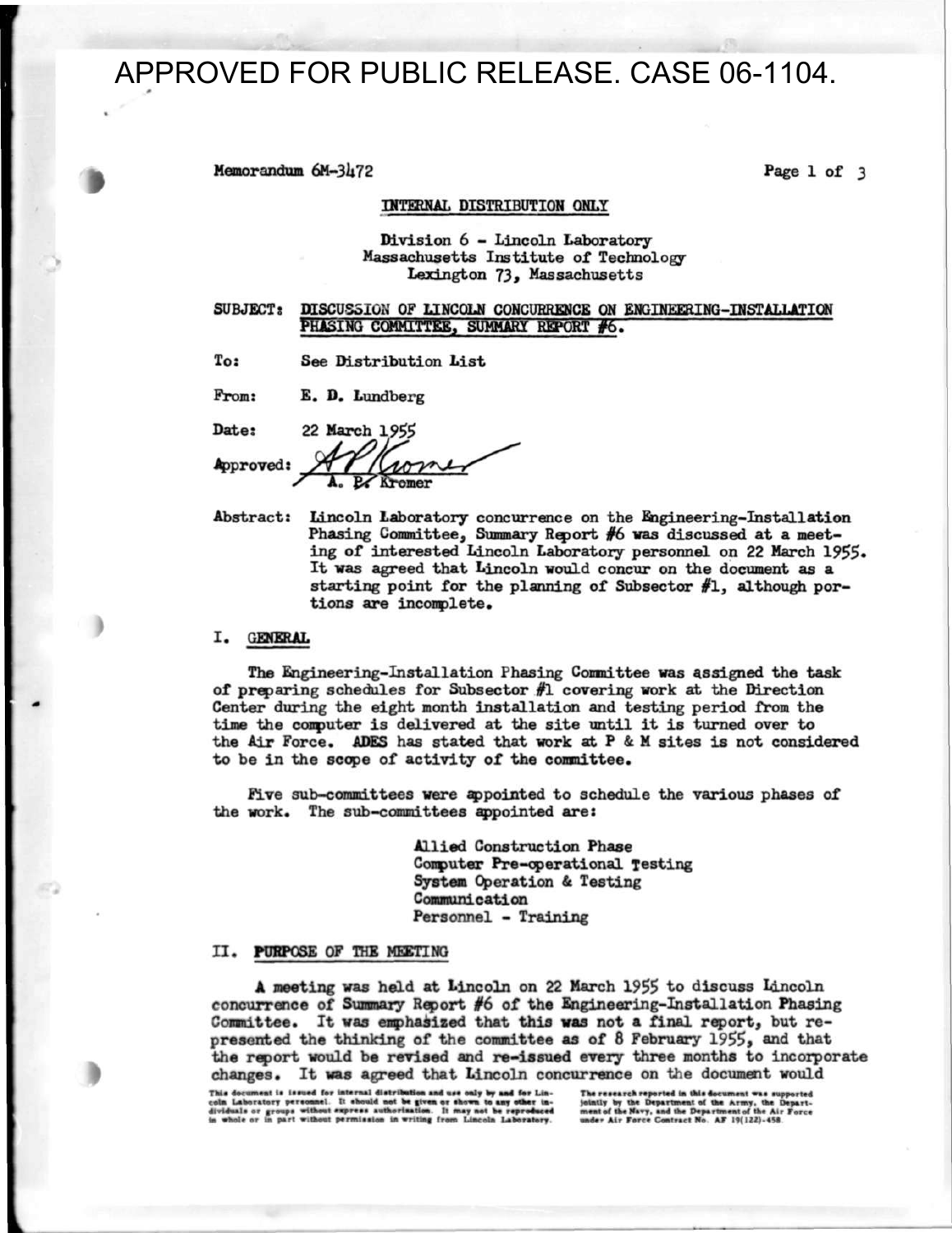APPROVED FOR PUBLIC RELEASE. CASE 06-1104.

Memorandum 6M-3472 **page 2** 

indicate that the work contained therein represented a starting point for scheduling activity for Subsector  $#1<sub>2</sub>$  and that it was recognized that certain portions of the report were incomplete and other portions are no longer correct. It was further agreed that the concurrence document would list first order objections which should be incorporated into the document by the earliest possible date. Second order objections are to be presented at the regular committee meetings by Lincoln representatives on the various sub-committees for incorporation in the next general revision of the document.

III . COMMENTS ON THE REPORT

- A. Allied Construction Phase
	- The question was raised whether telephone cable racks are included in the "cable racks" line of the schedule, and if not, what planning had been done on this item.
	- 2. According to the schedule, the order for  $d_{\circ}c_{\circ}$  supplies should have been placed with the vendor on 1 February 1955. Apparently this has not yet been accomplished and the question was raised as to whether or not this would effect schedules. J. Gano felt that this would not cause a delayin installation because the procurement lead time required is much shorter than indicated in the schedule.
- B. Computer Pre-operational Testing (no comments)
- C. Communications

It is recognized that the report on communications is incomplete; however, F. C. Ong (WE-ADES) stated that a more detailed report is now in final form and should be released shortly.

D. System Operation and Testing

- 1. In reference to paragraph II (a) of section  $VI<sub>5</sub>$  it was pointed out that the two new index registers must be installed and operating in  $CD-1$  by 1 October 1955 rather than by 1 February 1956. This is a first order objection as this change is required to permit the computer to be used for checking the operational program as scheduled.
- 2. In reference to schedule  $B=61115-2$ , H. J. Kirshner questioned whether the scheduled time for 0/A voice radio checkout is correct since cabling will not be completed by this time. J. A. Arnow questioned whether the date indicated for commencement of 0/A flight test passover to adjacent direction centers is realistic. Group 61 will investigate these items.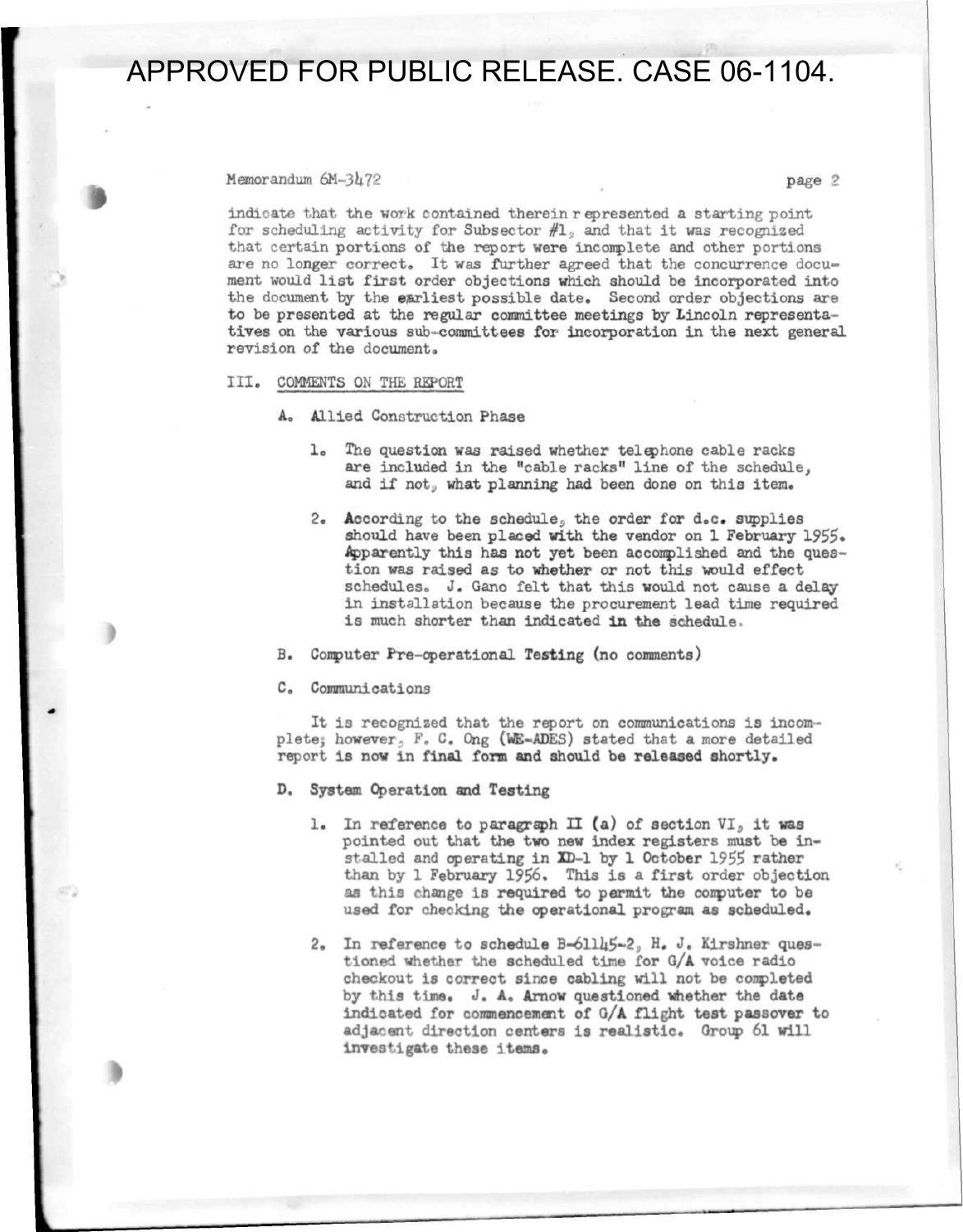# APPROVED FOR PUBLIC RELEASE. CASE 06-1104.

Memorandum  $6M=3472$ 

E. Training

- 1. The question was raised whether the titles shown in Chart A of section VIII are correct since they do not agree in all cases with the titles shown in the operational plan for the SAGE System.
- 2. The short training period for instructors shown in Chart E was questioned. C. R. Wieser indicated, however, that this was consistent with Cape Cod experience.

### IV. SUB-COMMITTEE MEMBERSHIP

- A. Division 3 requested that a representative of that division be placed on the Communications sub-committee.
- $B.$   $R.$   $E.$  Rader requested to be included on the membership of the general committee.
- C. It is expected that an additional sub-committee(s) will be proposed shortly for inputs and outputs. Divisions 2 and 3 indicated that they would desire membership on such a commit $tee(s)$ .

# V. DISTRIBUTION LISTS FOR COMMITTEE REPORTS

It was decided that a broader distribution of committee and subcommittee reports should be made within Lincoln. K. E. McVicar is taking action on this matter.

SIONEDi **n**  Lundberg

 $EDL$ ; mmc